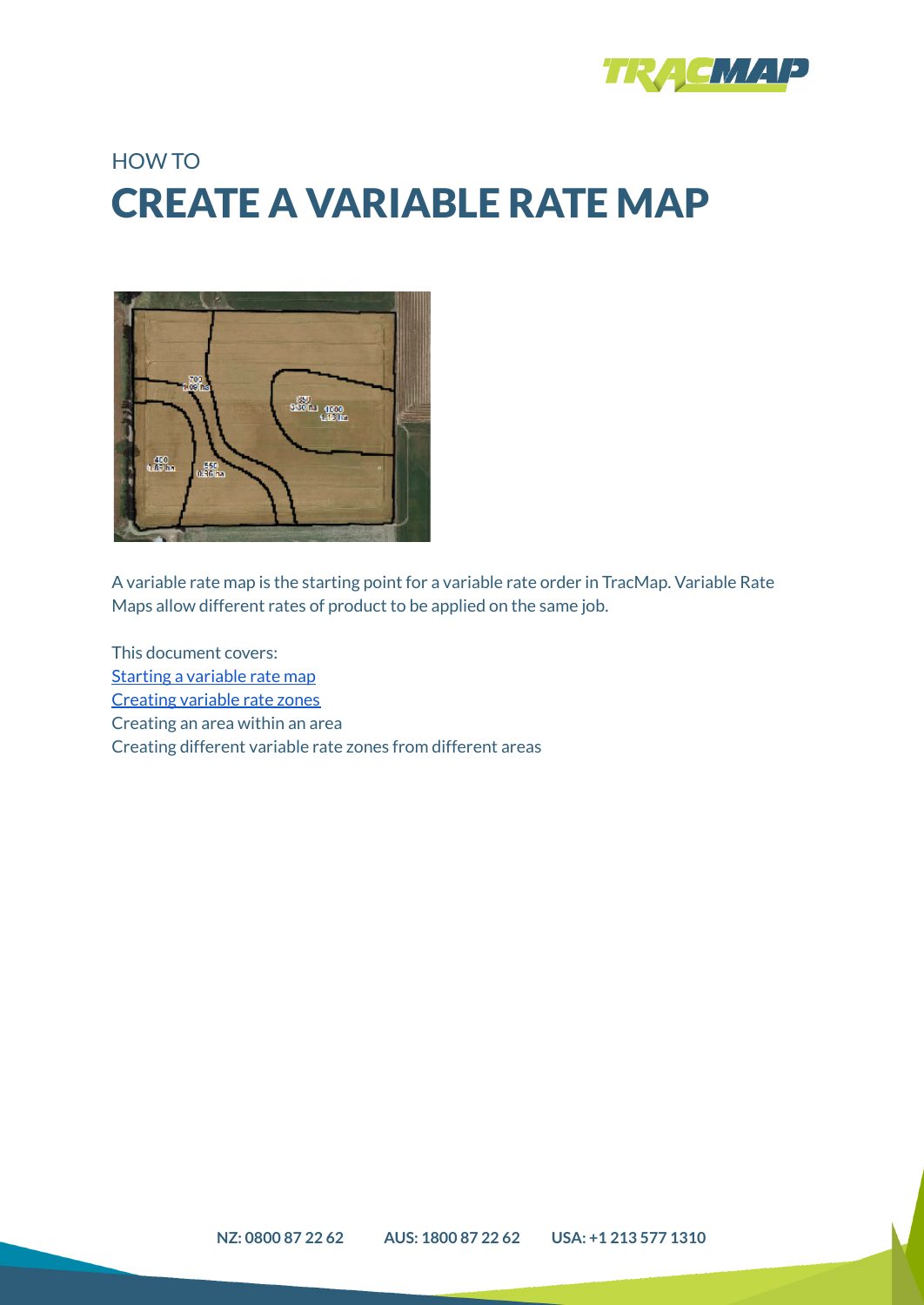

## <span id="page-1-0"></span>CREATING A VARIABLE RATE MAP FROM AN EXISTING STANDARD MAP

| <b>⊝</b> Selected Maps                      |      |                     |       |  |
|---------------------------------------------|------|---------------------|-------|--|
| New Order                                   | Edit | Reports             | More  |  |
| Test Map 1234<br>Alisha McNaught Contractor |      |                     |       |  |
|                                             |      |                     |       |  |
|                                             |      |                     |       |  |
| Save As                                     |      | Save                | Close |  |
| $\Theta$ Map Details                        |      |                     |       |  |
| Map Type                                    |      | <b>Standard Map</b> |       |  |
| Map Name                                    |      | Test Map 1234       |       |  |
| <b>Map Address</b>                          |      |                     |       |  |
| <b>Shared</b>                               |      | Select an Account   |       |  |

- 1. Open up Tracmap online to the **'MAPS'** tab.
- 2. Select your map from the map list until it appears in the **'selected maps'** list and click on the **'Edit'** button.
- 3. Under **'Map Details'** select **'Map Type'** and change it to **'Variable Rate'**. Important next step: Once you've changed it, click **'Save As'**, it is important that it is **'Save As'**. This means we now have a variable rate map and a standard map.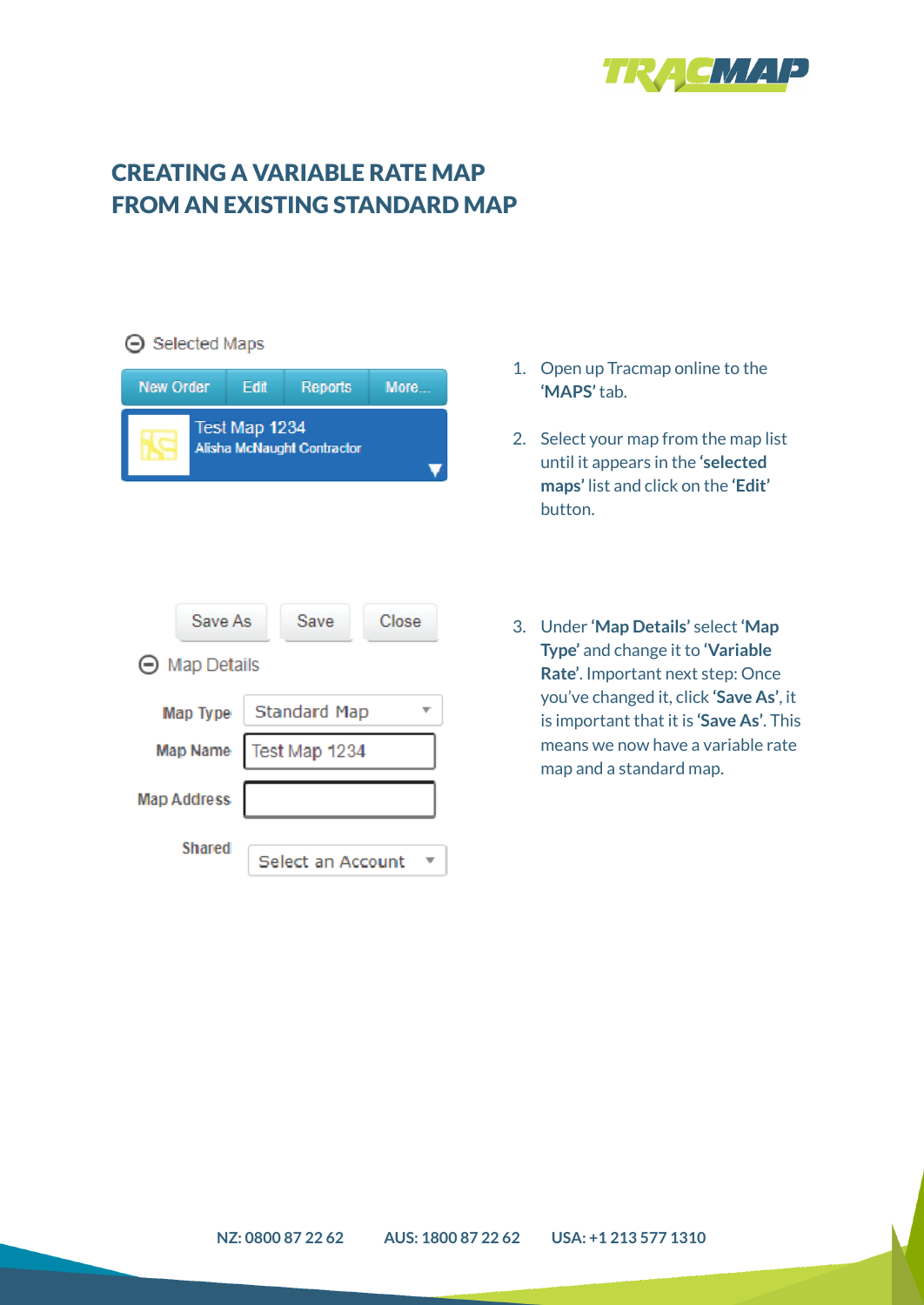

- 4. The next thing we need to do is assign some rates to our areas, so that when we go to make an order they're already pre-filled out. It's also helpful if you name your map the sort of product and year that it applies to (as it will have the specific rates for each different product). E.g Lime 2021 To edit rates we need to go into the **'Edit'** screen.
- 5. Next we need to navigate down to **'Variable Rate Zones'** in the left hand column. Click on the plus button on the left side of **'Variable Rate Zones'** until it's a minus and the following information appears. Then you need to click **'Create Zone'**.

6. When you click **'Create Zone'** a pop up will appear. Here you can change the colour of the area for a specific rate and label the rate (you want the label to be the same as the rate your applying, e.g if you are apply 200kg/ha, you can either enter 200, or 200kg/ha to be able to identify the rate by looking at the map). Once you've done this, click **'Create Zone'**.

<span id="page-2-0"></span>